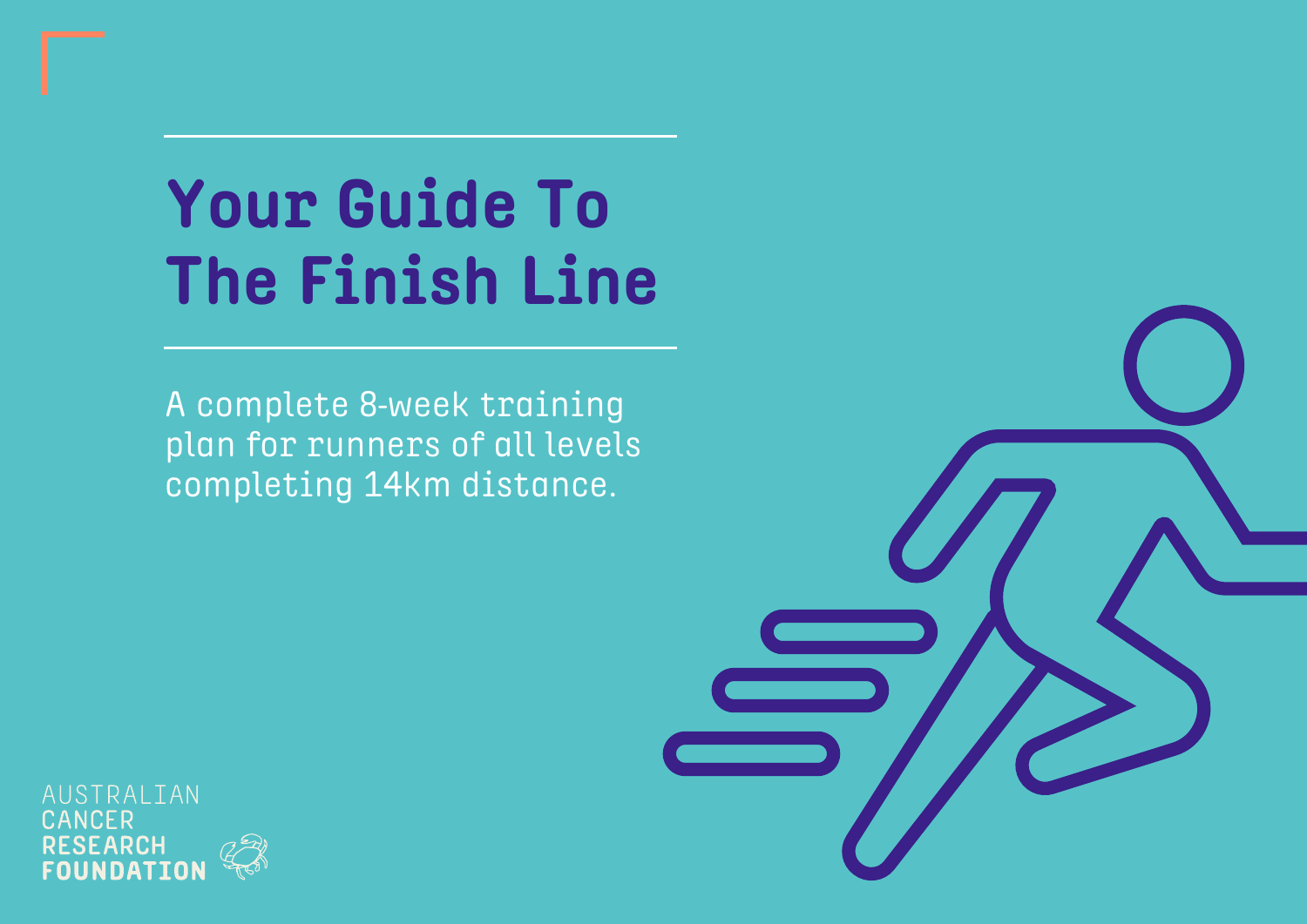## **Get Ready To Run With #TeamACRF**

Welcome to ACRF's complete 8-week training plan - a guide designed to help support you on your running journey and get you across the finish line with ease. Whether you're just starting out, already know the basics, or are a complete pro, this plan will improve your fitness levels and get your mind and body ready to run. Simply choose your running level, save or print out your custom training plan and start running! Each plan can be adapted according to your schedule, fitness level and injury history.

### **About Australian Cancer Research Foundation**

At Australian Cancer Research Foundation, we know that only brilliant ideas can tackle something as big as cancer. That is why we give scientists the technology, equipment and infrastructure they need for pioneering research. By funding research that seeks to progress and transform the way we prevent, detect and treat ALL cancers, we are committed to our vision of one day reaching a world without cancer.

> **To stay motivated and connected with other #TeamACRF runners, join our [Facebook group here.](https://www.facebook.com/groups/404533114402613/)**



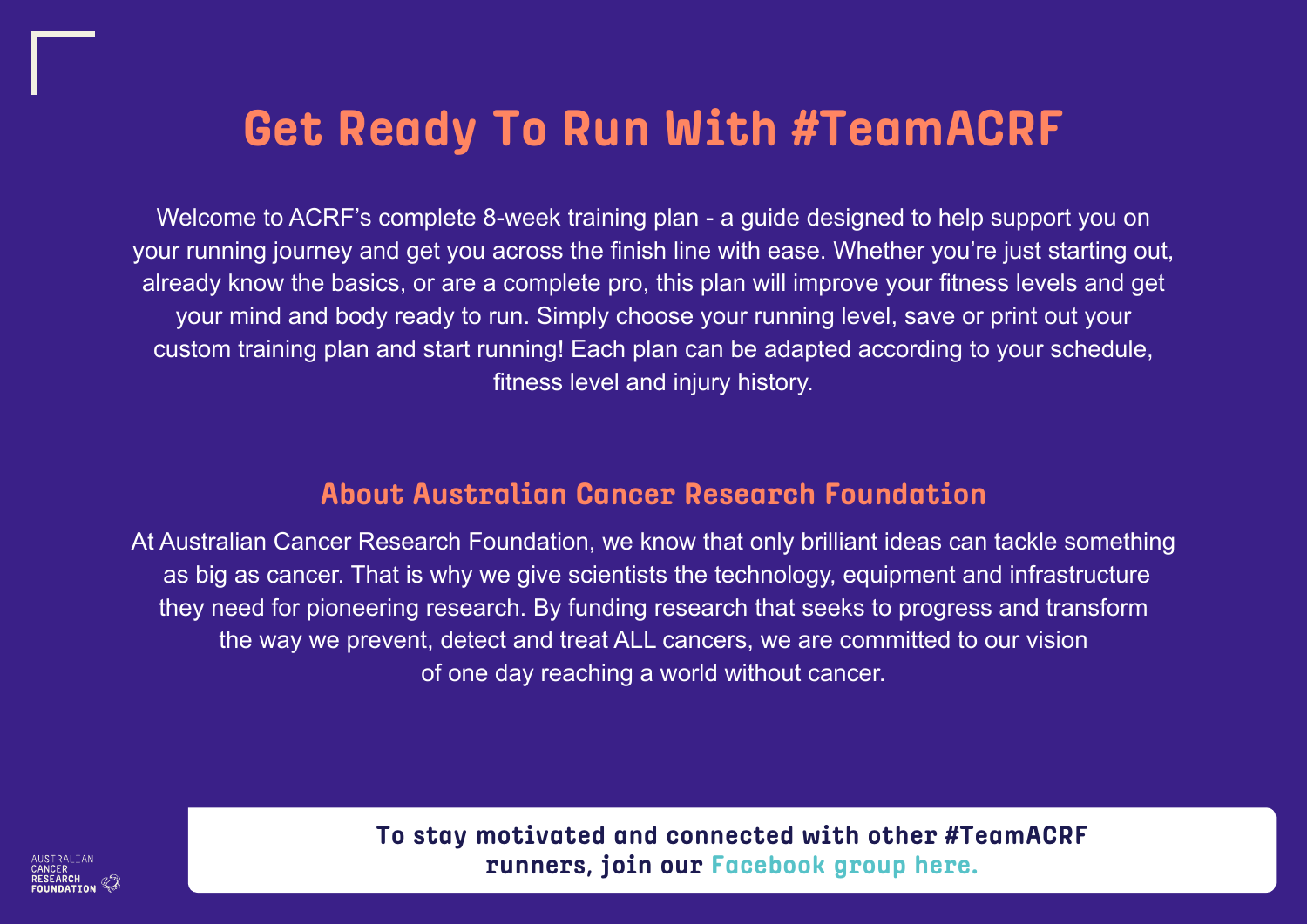## **8-Week Training Plan Outline**

### **Weeks 1-3**

Kick-off your running journey with the fundamentals, slowly building volume to allow your muscles, tendons, ligaments and aerobic function to adapt.



### **Week 4**

Running volume (distance) decreases during 'Recovery Week' to allow your body to rest, adapt and prepare for the second half of the training program.



### **Week 5-6**

Running volume increases during this period in the lead up to the final weeks' of training.









### **Week 7-8**

Running volume decreases during 'Taper Weeks' but training consistency is maintained, allowing your body to "freshen up" ahead of race day.

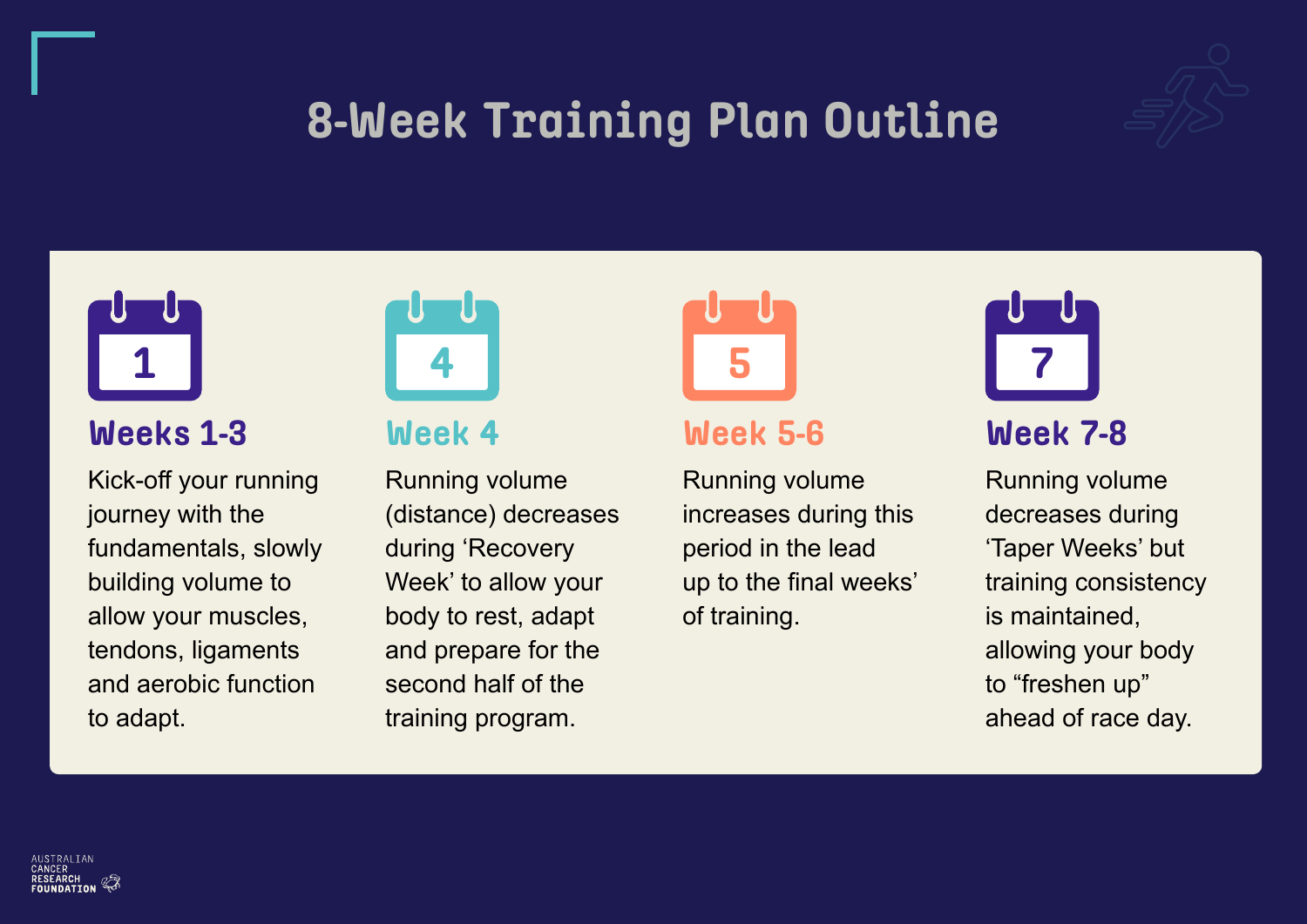| Aerobic<br><b>Pace</b>                          | You should be able to talk comfortably in full sentences<br>during these runs, they should feel easy, and once<br>completed you should feel good - not exhausted.<br>The purpose is to allow your body to adapt, so that you<br>can build the volume/distance. Effort level would be around<br>5-6 out of 10.                                                                                                                                                   | <b>Tempo Pace</b>   | This is a faster pace the<br>should still be able to ta<br>Effort level would be ar                                                                                             |
|-------------------------------------------------|-----------------------------------------------------------------------------------------------------------------------------------------------------------------------------------------------------------------------------------------------------------------------------------------------------------------------------------------------------------------------------------------------------------------------------------------------------------------|---------------------|---------------------------------------------------------------------------------------------------------------------------------------------------------------------------------|
| <b>Pick Ups</b>                                 | These are done near the end of session (in the last 5-10<br>mins) and are a bit of fun ! It's a great way to improve your<br>cadence (leg turnover) and speed. You should aim for<br>short strides, fast turnover of your legs and stand tall.<br>You walk between the pick ups to allow your heart rate<br>to come back down before the next one. Effort level for<br>the pick ups would be around 8 out of $10 - NOT$ a full 10<br>out of 10 sprint session!! | <b>Hill Repeats</b> | These should be done<br>allowing time either sid<br>These are best done of<br>should work hard on th<br>to speak in 2-3 words a<br>Allow your heart rate to<br>the next repeat. |
| Yoga / Pilates<br>/ Strength<br><b>Sessions</b> | These sessions can include stretching, stability, strength,<br>and are important to use different muscle groups that are<br>low impact.                                                                                                                                                                                                                                                                                                                         | Walk / Run          | If you are new to running<br>slowly to build up stren<br>minimize the risk of inju<br>walking allows your bo<br>you can gradually build<br>on event day.                        |
| <b>Rolling Hills</b>                            | Running on a hilly course helps to build endurance<br>and strength. Hills don't need to be steep or long, but<br>consistently throughout the run. You may choose to run<br>a loop course several times to achieve this.                                                                                                                                                                                                                                         | <b>Flat</b>         | Ideally pick somewhere<br>Running on flat course<br>too much fatigue so tha<br>Small undulations are f<br>completely flat route.                                                |
| <b>Easy or</b><br><b>Recovery Day</b>           | Enjoy some active recovery on these days with an easy<br>walk, swim or cycle. You may also take this as an<br>additional rest day if you are feeling fatigued.                                                                                                                                                                                                                                                                                                  | <b>Rest Day</b>     | The only training you b<br>from. Without adequate<br>injured or ill. Enjoy som                                                                                                  |

NUSTRALIAN **RESEARCH** RESEARCH<br>FOUNDATION

an an Aerobic run, but you alk in short sentences.  $\mu$  cound 7 out of 10.

**Hill Repeats** Mill Repeats in Apple mid-way through your session, de for warm up and cool down. on a moderate gradient and you ne climbs, 8 out of 10, or only able at a time, but NOT an all out sprint. come back down before starting

ng it is important that you start out igth in the muscles and ligaments to ury. Alternating between running and dy to adapt and over the 8 weeks up so that you can run the 10kms

**Follet ideally propidly example to flat to complete these sessions.** allows active recovery, without at you can increase distance. fine if you don't have access to

**Reset Bay The Sepan Exercise Sepanding** you recover from. We rest, you are more likely to become ie extra sleep on these days.

## **Training Plan Index**

Your training plan will include a range of different types of sessions throughout each week. Here's a quick explanation of each type of session you'll see in your program, what it's for and how it fits into your overall plan.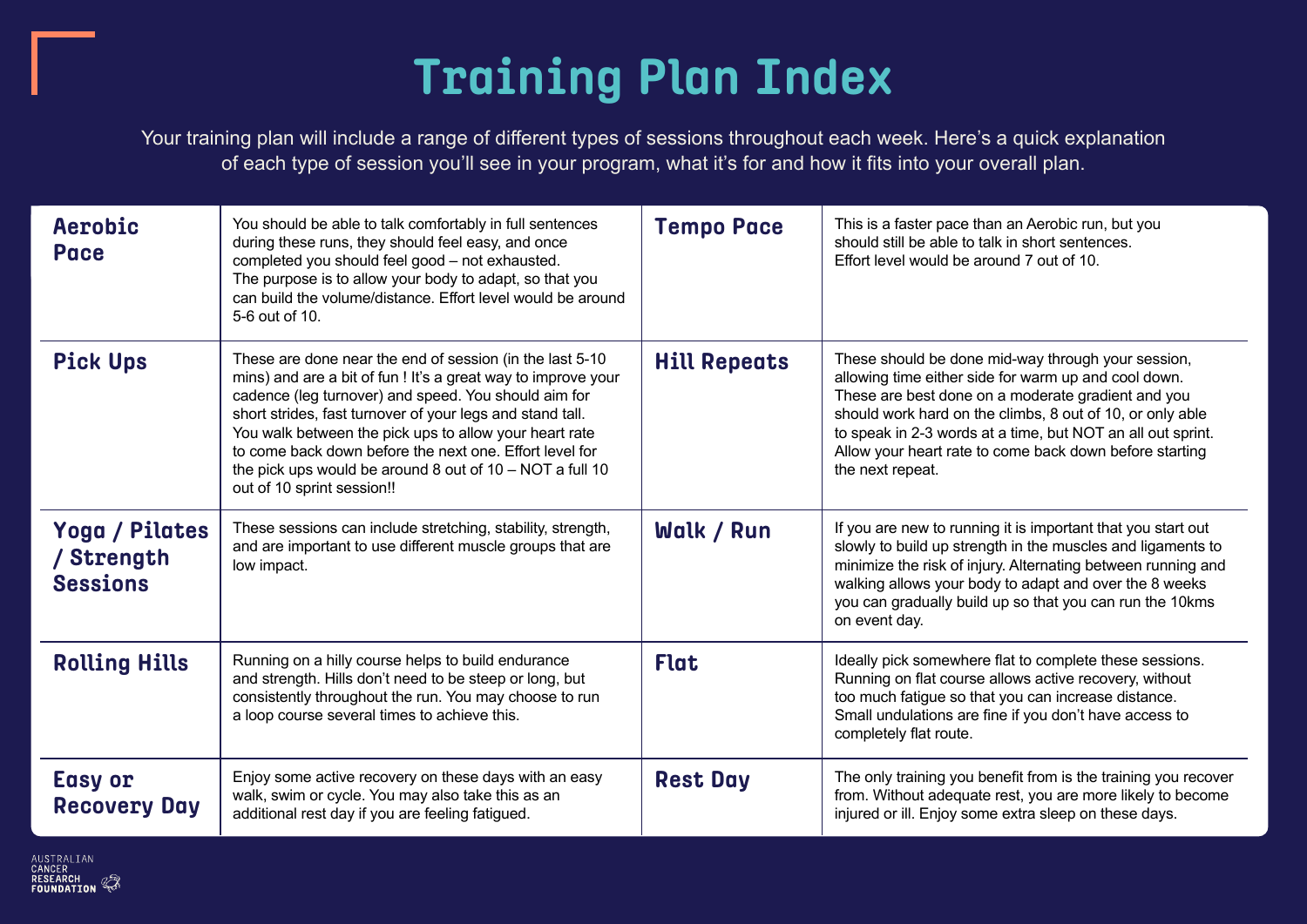## **14km Training Plan - Beginner**

Are you new to running? Or have had a break from running? This program starts with short runs / walks, which will allow your body to adapt and become strong enough to cope with the longer runs and harder mid-week sessions later in the program. If you have already been running 2-4km over the past few months, this program is ideal for you too.

| AUSTRALIAN<br>CANCER<br>RESEARCH<br>FOUNDATION | Monday   | <b>Tuesday</b>                                              | <b>Wednesday</b>                                | <b>Thursday</b>                                                                                 | Friday                                            | Saturday                                                    | <b>Sunday</b>                                                                 |
|------------------------------------------------|----------|-------------------------------------------------------------|-------------------------------------------------|-------------------------------------------------------------------------------------------------|---------------------------------------------------|-------------------------------------------------------------|-------------------------------------------------------------------------------|
| <b>Week 1</b>                                  | Rest day | 2km aerobic pace.<br>1 min walk / 1 min run<br>on the flat. | Yoga, Pilates or<br>Strength training.          | 3km aerobic pace.<br>1 min walk / 1 min run<br>on the flat.                                     | Rest day                                          | 2km aerobic pace.<br>1 min walk / 1 min run<br>on the flat. | 5km aerobic pace.<br>1 min walk / 2 min run<br>on the flat.                   |
| Week 2                                         | Rest day | 3km aerobic pace.<br>1 min walk / 1 min run<br>on the flat. | Yoga, Pilates or<br>Strength training.          | 3km aerobic pace.<br>1 min walk / 3 min run<br>on rolling hills.                                | Rest day                                          | 3km aerobic pace<br>on the flat.                            | 6km aerobic pace.<br>1 min walk / 2 min run<br>on rolling hills.              |
| <b>Week 3</b>                                  | Rest day | 3km aerobic pace<br>on the flat.                            | Yoga, Pilates or<br>Strength training.          | 4km aerobic pace.<br>1 min walk / 3 min run<br>on rolling hills.                                | Easy day -<br>Walk, Cycle or<br>Swim for 30 mins. | 3km aerobic pace<br>on the flat.                            | 7km aerobic pace.<br>1 min walk, 4 min run<br>on rolling hills.               |
| Week 4<br><b>Recovery Week</b>                 | Rest day | 3km aerobic pace<br>on the flat.                            | Yoga, Pilates or<br>Strength training.          | 3km aerobic pace<br>on rolling hills.                                                           | Easy Walk,<br>Cycle or Swim<br>for 30 mins.       | 3km aerobic pace<br>on the flat.                            | 5km aerobic pace<br>on rolling hills                                          |
| <b>Week 5</b>                                  | Rest day | 4km aerobic pace<br>on rolling hills.                       | Yoga, Pilates or<br>Strength training.          | 4km aerobic pace, including<br>4 x 1 min hill repeats in the<br>middle of run on rolling hills. | Easy Walk,<br>Cycle or Swim<br>for 30 mins.       | 4km aerobic pace<br>on the flat.                            | 9km aerobic pace.<br>1 min walk / 5 min run<br>on rolling hills.              |
| <b>Week 6</b>                                  | Rest day | 4km aerobic pace<br>on rolling hills.                       | Yoga, Pilates or<br>Strength training.          | 5km aerobic pace, including<br>4 x 2 min hill repeats in the<br>middle of run on rolling hills. | Easy Walk,<br>Cycle or Swim<br>for 30 mins.       | 4km aerobic pace<br>on the flat.                            | 12km aerobic pace<br>on rolling hills - walk some<br>sections if you need to. |
| Week 7<br><b>Tapering</b>                      | Rest day | 3km aerobic pace<br>on the flat.                            | Yoga, Pilates or<br>Strength training.          | 3km aerobic pace, including<br>3 x 2 min hill repeats in the<br>middle of run on rolling hills. | Easy Walk,<br>Cycle or Swim<br>for 30 mins.       | 4km aerobic pace<br>on the flat.                            | 9km aerobic pace<br>on rolling hills.                                         |
| Week 8<br><b>Event Week</b>                    | Rest day | 4km aerobic pace<br>on the flat.                            | Stretch / Core -<br><b>Gentle Exercise Only</b> | 3 km aerobic pace<br>on the flat.                                                               | Easy day -<br>Walk, Cycle or<br>Swim for 20 mins. | 3km aerobic pace<br>on the flat - OPTIONAL.                 | <b>Event Day</b>                                                              |



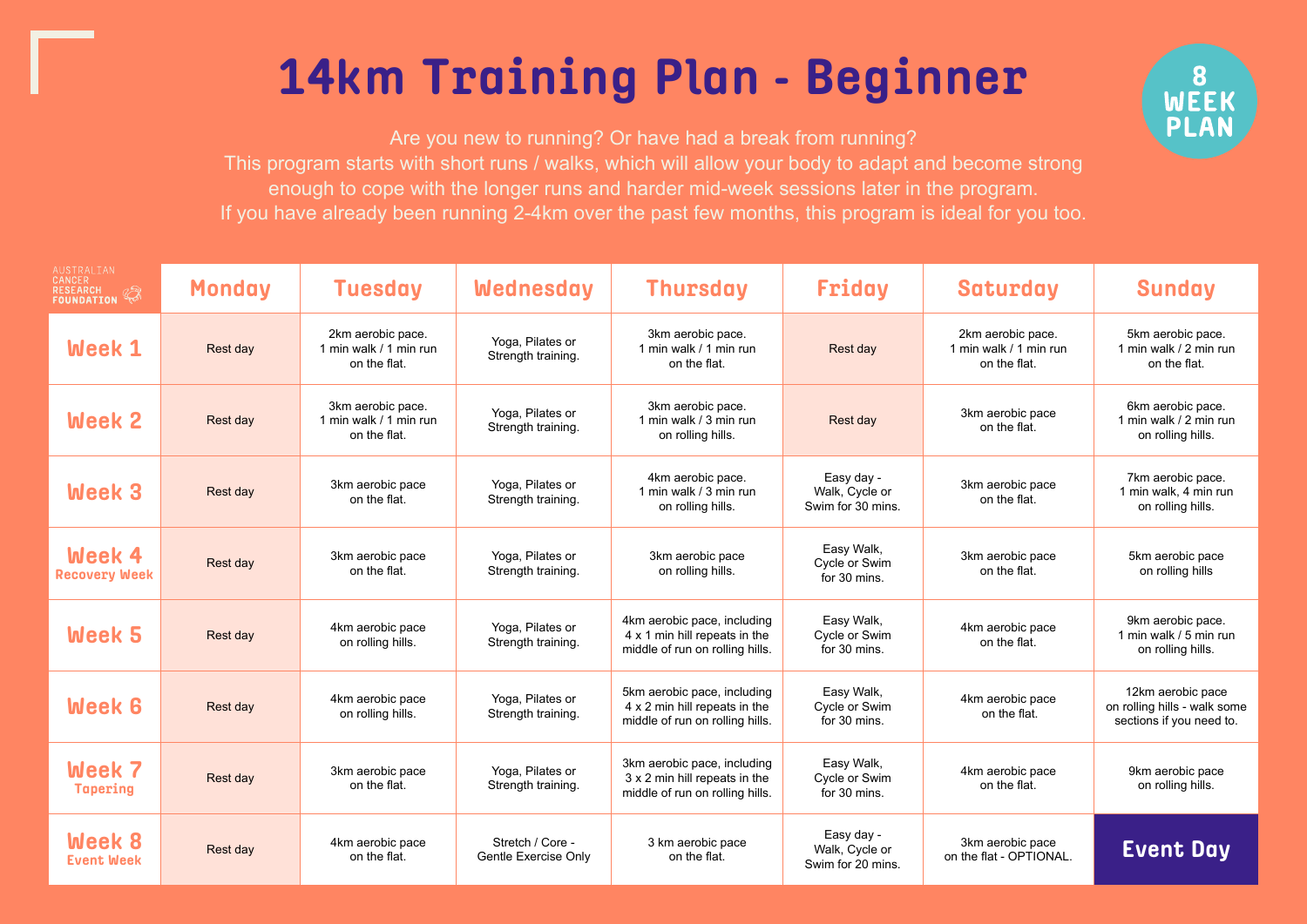## **14km Training Plan - Intermediate**

If you have already been training consistently for at least six months, and are able to run 8-10km comfortably, and may already have completed a few 10km races, this program will help you to improve your performance. If you have had a break from running for a few months, this program is not suitable as the volume increases quickly combined with hill training – the beginner program is a better option so that you do not risk injury.

| AUSTRALIAN<br>CANCER<br>RESEARCH<br>FOUNDATION | <b>Monday</b> | <b>Tuesday</b>                                                | Wednesday                                                         | <b>Thursday</b>                                                                                 | Friday                                   | Saturday                                                             | <b>Sunday</b>                          |
|------------------------------------------------|---------------|---------------------------------------------------------------|-------------------------------------------------------------------|-------------------------------------------------------------------------------------------------|------------------------------------------|----------------------------------------------------------------------|----------------------------------------|
| Week 1                                         | Rest day      | 5km aerobic pace<br>run on the flat.                          | 4km aerobic pace<br>on the flat.                                  | 6km aerobic pace<br>on rolling hills.                                                           | Yoga, Pilates or<br>Strength training.   | 4km tempo pace (2km) -<br>1km warm, 1km cool<br>down on the flat.    | 7km aerobic pace<br>on rolling hills.  |
| Week 2                                         | Rest day      | 5km aerobic pace.<br>4 x 30 sec pick ups<br>on the flat.      | 4km aerobic pace<br>on the flat.                                  | 6km aerobic pace including<br>4 x 1 min hill repeats in the<br>middle of run on rolling hills.  | Yoga, Pilates or<br>Strength training.   | 5km tempo pace (3km) -<br>1km warm up, 1km cool<br>down on the flat. | 8km aerobic pace<br>on rolling hills.  |
| <b>Week 3</b>                                  | Rest day      | 5km aerobic pace.<br>4 x 30 sec pick ups<br>on rolling hills. | 6km aerobic pace<br>on the flat.                                  | 6km aerobic pace, including<br>4 x 2 min hill repeats in the<br>middle of run on rolling hills. | Yoga, Pilates or<br>Strength training.   | 5km tempo pace (3km) -<br>1km warm up, 1km cool<br>down on the flat. | 10km aerobic pace<br>on rolling hills. |
| Week 4<br><b>Recovery Week</b>                 | Rest day      | 5km aerobic pace.<br>4 x 30 sec pick ups<br>on rolling hills. | Easy day -<br>Walk, Cycle or Swim<br>for 30 mins.                 | 6km aerobic pace<br>on rolling hills.                                                           | Yoga, Pilates or<br>Strength training.   | 5km tempo pace (3km) -<br>1km warm up, 1km cool<br>down on the flat. | 7km aerobic pace<br>on rolling hills.  |
| Week 5                                         | Rest day      | 6km aerobic pace.<br>4 x 30 sec pick ups<br>on rolling hills. | 6km aerobic pace<br>on the flat.                                  | 7km aerobic pace including<br>4 x 3 min hill repeats in the<br>middle of run on rolling hills.  | Yoga, Pilates or<br>Strength training.   | 5km tempo pace (3km) -<br>1km warm up, 1km cool<br>down on the flat. | 12km aerobic pace<br>on rolling hills. |
| Week 6                                         | Rest day      | 5km aerobic pace.<br>6 x 30 sec pick ups<br>on rolling hills. | 7km aerobic pace<br>on the flat.                                  | 7km aerobic pace including<br>4 x 4 min hill repeats in the<br>middle of run on rolling hills.  | Yoga, Pilates or<br>Strength training.   | 7km tempo pace (5km) -<br>1km warm up, 1km cool<br>down on the flat. | 13km aerobic pace<br>on rolling hills. |
| Week 7<br>Tapering                             | Rest day      | 5km aerobic pace.<br>4 x 30 sec pick ups<br>on the flat.      | 4km aerobic pace<br>on the flat.                                  | 6km aerobic pace, including<br>3 x 4 min hill repeats in the<br>middle of run on rolling hills. | Yoga, Pilates or<br>Strength training.   | 7km tempo pace (5km) -<br>1km warm up, 1km cool<br>down on the flat. | 11km aerobic pace<br>on rolling hills. |
| Week 8<br><b>Event Week</b>                    | Rest day      | 5km aerobic pace.<br>4 x 30 sec pick ups<br>on the flat.      | 4km with 2km tempo,<br>1km warm up, 1km cool<br>down on the flat. | 3km aerobic pace, 3 x 30<br>sec pick ups on the flat.                                           | Easy Walk, Cycle<br>or Swim for 20 mins. | 3km aerobic pace<br>on the flat - OPTIONAL.                          | <b>Event Day</b>                       |